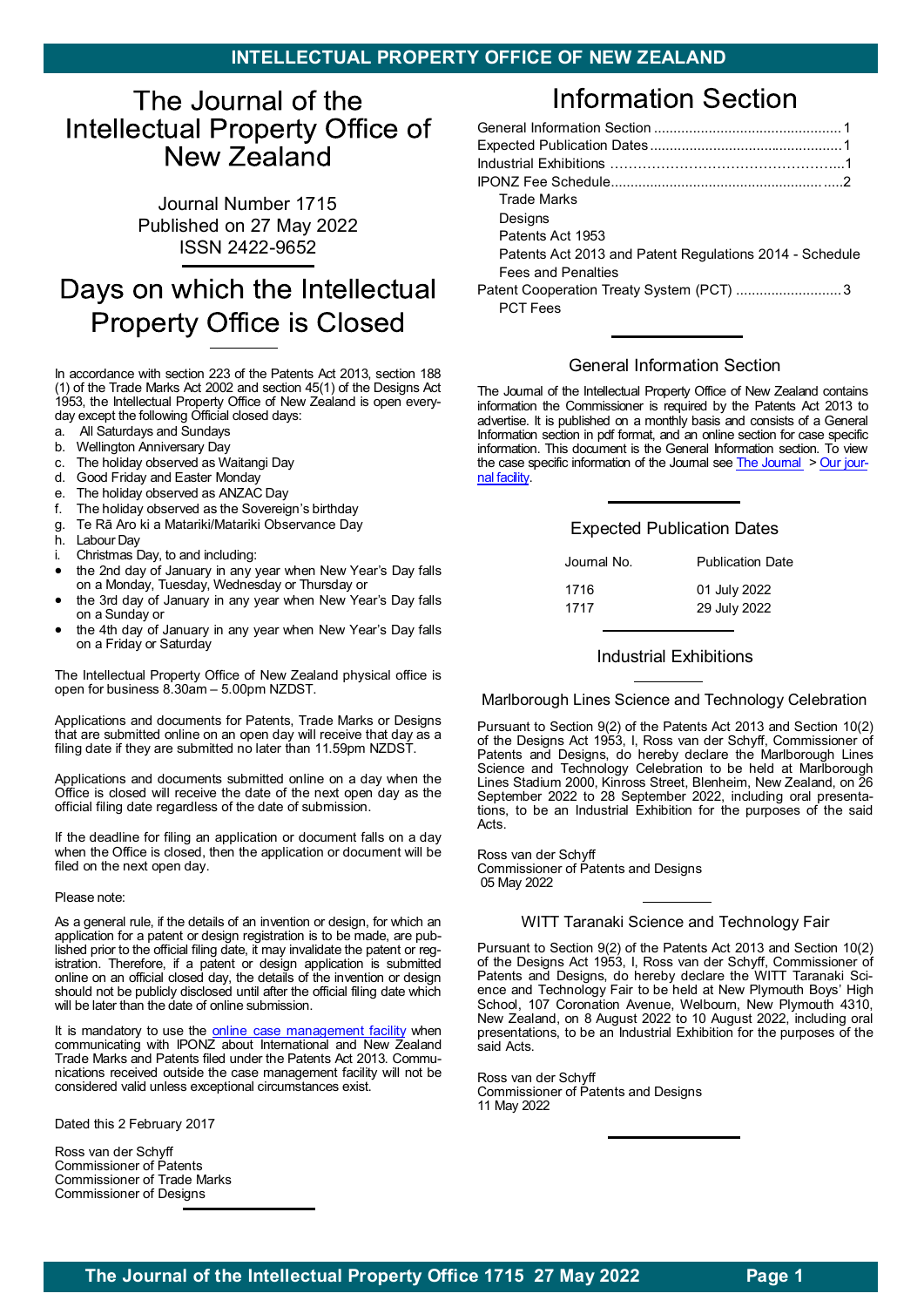# <span id="page-1-0"></span>[IPONZ Fee Schedule](#page-1-0)

# Trade Marks

| Fee                                                                                                                                                                                                                                    | (excl. Fee GST) (incl.GST) |          |
|----------------------------------------------------------------------------------------------------------------------------------------------------------------------------------------------------------------------------------------|----------------------------|----------|
| Search/Advice                                                                                                                                                                                                                          |                            |          |
| Request for combine Search and preliminary<br>(per class)                                                                                                                                                                              | \$50.00                    | \$57.50  |
| Request for Search (per class)<br>- this will also include a preliminary advice report                                                                                                                                                 | \$50.00                    | \$57.50  |
| Request for Preliminary Advice (per class) \$50.00<br>- this will also include a search report                                                                                                                                         |                            | \$57.50  |
| <b>Application</b>                                                                                                                                                                                                                     |                            |          |
| Application for Trade Mark (per class)<br>Where the specification consists only of pre-approved descrip-<br>tions for that class, and relevant search advice or preliminary                                                            | \$100.00                   | \$115.50 |
| advice was not obtained (or neither was obtained) within 3<br>months before the application was made (per class)                                                                                                                       |                            |          |
|                                                                                                                                                                                                                                        | \$70.00                    | \$80.50  |
| Where both the search advice and preliminary advice obtained<br>within 3 months before the application was made, and the infor-<br>mation contained in the application is the same as the infor-<br>mation to which the advice relates |                            |          |
| (per class)                                                                                                                                                                                                                            | \$50.00                    | \$57.50  |
| Application for additional class(es) (per class)                                                                                                                                                                                       | \$100.00                   | \$115.50 |
| Renewals                                                                                                                                                                                                                               |                            |          |
| Renewal of all trade marks including series marks (per class)                                                                                                                                                                          | \$200.00                   | \$230.50 |
| <b>Oppositions/Hearings</b>                                                                                                                                                                                                            |                            |          |
| Notices of Opposition by Opponent                                                                                                                                                                                                      | \$350.00                   | \$402.50 |
| Hearing fee for each party                                                                                                                                                                                                             | \$850.00                   | \$977.50 |
| Application for Revocation of Application of                                                                                                                                                                                           |                            |          |
| Trade Mark                                                                                                                                                                                                                             | \$350.00                   | \$402.50 |
| Application for Declaration of Invalidity of<br>Registration                                                                                                                                                                           | \$350.00                   | \$402.50 |
| Designs                                                                                                                                                                                                                                |                            |          |
| Fee                                                                                                                                                                                                                                    | (excl. Fee GST) (incl.GST) |          |
| Applications                                                                                                                                                                                                                           |                            |          |
| Application to register one design to a single article                                                                                                                                                                                 |                            |          |
|                                                                                                                                                                                                                                        | \$100.00                   | \$115.00 |
| Application to register one design to a set of articles                                                                                                                                                                                | \$100.00                   | \$115.00 |
| <b>Renewals</b>                                                                                                                                                                                                                        |                            |          |
| (2nd period of 5 years)                                                                                                                                                                                                                | \$100.00                   | \$115.00 |
| (3rd period of 5 years)                                                                                                                                                                                                                | \$200.00                   | \$230.00 |
| <b>Oppositions/Hearings</b>                                                                                                                                                                                                            |                            |          |
| On all notices of opposition by opponent                                                                                                                                                                                               | \$300.00                   | \$345.00 |
| Hearing by Commissioner, for each party                                                                                                                                                                                                | \$750.00                   | \$862.50 |
| <b>Copies</b>                                                                                                                                                                                                                          |                            |          |
| Copies of Certificates, certified copies or extracts from the Reg-<br>ister                                                                                                                                                            |                            | FREE     |
|                                                                                                                                                                                                                                        |                            |          |

| Patents Act 1953                                                            |                              |           |  |  |
|-----------------------------------------------------------------------------|------------------------------|-----------|--|--|
| Fee                                                                         | — (excl. Fee GST) (incl.GST) |           |  |  |
| <b>Application</b>                                                          |                              |           |  |  |
| On filing complete specification under the Patents Act 1953                 |                              |           |  |  |
|                                                                             | \$500.00                     | \$575.50  |  |  |
| <b>Amendments</b>                                                           |                              |           |  |  |
| Amend Complete Specification before acceptance under Patents                |                              |           |  |  |
| Act 1953                                                                    | \$150.00                     | \$172.00  |  |  |
| Amend Complete Specification after acceptance under Patents Act             |                              |           |  |  |
| 1953                                                                        | \$500.00                     | \$575.00  |  |  |
| <b>Renewals</b>                                                             |                              |           |  |  |
| 4th year renewal                                                            | \$170.00                     | \$195.50  |  |  |
| 7th year renewal                                                            | \$340.00                     | \$391.50  |  |  |
| 10th year renewal                                                           | \$540.00                     | \$621.00  |  |  |
| 13th year renewal                                                           | \$1000.00                    | \$1150.00 |  |  |
| <b>Oppositions/Hearings</b>                                                 |                              |           |  |  |
| On all notices of opposition by opponent \$300.00                           |                              | \$345.00  |  |  |
| On hearing by Commissioner, for each party                                  |                              |           |  |  |
|                                                                             | \$750.00                     | \$862.50  |  |  |
| Copies                                                                      |                              |           |  |  |
| Copies of Certificates, certified copies or extracts from the Regis-<br>ter |                              | FREE      |  |  |

# Patents Act 2013 and Patent Regulations 2014 – Schedule Fees and Penalties

The fees and penalties schedule for all matters under the Patents Act 2013 and Patents Regulations 2014 is set out below.

### **Part 1**

### Matters under Act and regulations

| Section of Act                                                                                          | Fee                                                                                                                                                                                                      | (excl. Fee GST) (incl.GST) |           |  |
|---------------------------------------------------------------------------------------------------------|----------------------------------------------------------------------------------------------------------------------------------------------------------------------------------------------------------|----------------------------|-----------|--|
| $20(2)^{1}$                                                                                             | Renewal fee due on the 4th, 5th, 6th, 7th, 8th and 9th<br>anniversary of the filing date of the complete specification                                                                                   | \$200.00                   | \$230.00  |  |
| $20(2)^{1}$                                                                                             | Renewal fee due on the 10th, 11th, 12th, 13th, and 14th<br>anniversary of the filing date of the complete specification                                                                                  | \$450.00                   | \$517.50  |  |
| $20(2)^{1}$                                                                                             | Renewal fee due on the 15th, 16th, 17th, 18th, and 19th<br>anniversary of the filing date of the complete specification                                                                                  | \$1000.00                  | \$1150.00 |  |
| 21(2)(c)                                                                                                | Penalty payable for request to extend the period for pay-<br>ment of a renewal fee                                                                                                                       | \$100.00                   | \$115.50  |  |
| 32                                                                                                      | Patent application accompanied by a provisional specifi-<br>cation                                                                                                                                       | \$100.00                   | \$115.00  |  |
| 32<br>Patent application accompanied by a complete specification<br>(including convention applications) |                                                                                                                                                                                                          |                            |           |  |
|                                                                                                         |                                                                                                                                                                                                          | \$250.00                   | \$287.50  |  |
| $35(1)^1$                                                                                               | Maintenance fee due on the 4th and each subsequent<br>anniversary of the filing date of the complete specification<br>if the fee is paid during the period prescribed by regula-<br>tion $9(1)(a)$       | \$200.00                   | \$230.00  |  |
| $35(1)^1$                                                                                               | Maintenance fee due on the 4th and each subsequent<br>anniversary of the filing date of the complete specifica-<br>tion if the fee is paid during the further period prescribed<br>by regulation 9(1)(b) | \$300.00                   | \$345.00  |  |